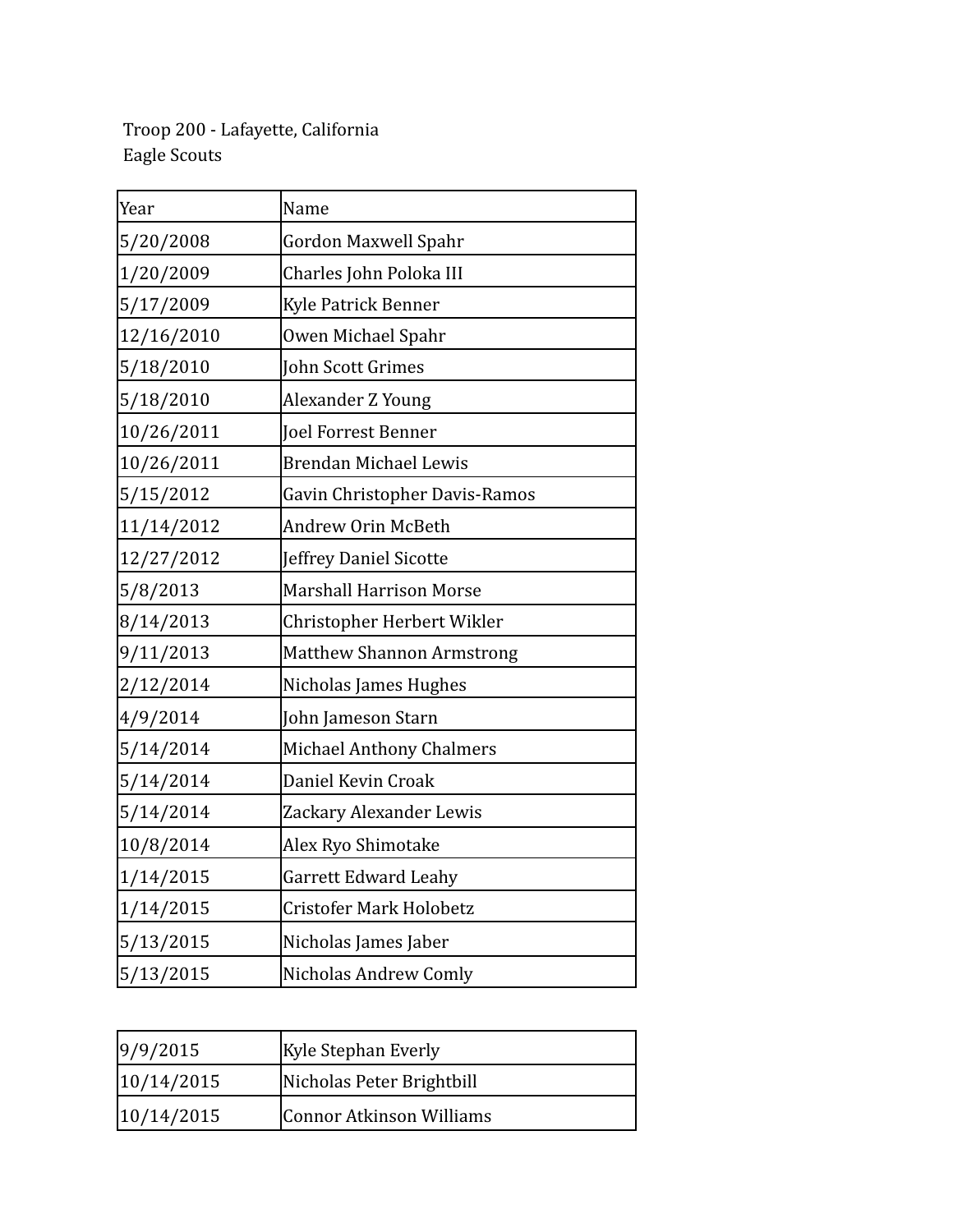| 10/14/2015 | Anthony Henry Low Jr. |
|------------|-----------------------|
| 2/10/2016  | Aidan Patrick Beard   |

| 4/13/2016  | <b>Andrew Carroll Starn</b>      |
|------------|----------------------------------|
| 5/11/2016  | Michael Ross Bauer               |
| 5/11/2016  | Parker David Douglas             |
| 5/11/2016  | <b>Andrew Ross Hyatt</b>         |
| 9/14/2016  | Robert Joseph Sicotte            |
| 11/9/2016  | Benjamin Patrick Caulfield       |
| 12/14/2016 | Diego Keenan Mountin             |
| 1/11/2017  | <b>Andrew James Bassak</b>       |
| 3/8/2017   | Aidan Ezra Lewis                 |
| 3/8/2017   | Alexander Darius Kaviani         |
| 5/10/2017  | Ryan Lehn Franke                 |
| 5/10/2017  | Kai Alan Weyland                 |
| 8/16/2017  | Jake Pierre Dohemann             |
| 9/20/2017  | William David Johansson          |
| 10/11/2017 | Xavier Keegan Mountin            |
| 11/8/2017  | Arjun Singh Chimni               |
|            |                                  |
| 1/10/2018  | Ryan James Everly                |
| 2/21/2018  | Dylan Parker Orsolini            |
| 4/11/2018  | Ryan Edward Barba                |
| 8/8/2018   | Isaac Alexander Schiller Douglas |
| 8/18/2018  | Christopher Daniel Maiden        |
| 9/12/2018  | Mathew Cole Brightbill           |
| 9/12/2018  | <b>Matthew Emilio Raffel</b>     |
| 9/12/2018  | Maverick Levi Fabela             |
| 9/12/2018  | Nicholas Garrett Shaw            |
| 9/19/2018  | Alexander James Franke           |
| 10/10/2018 | <b>Edward Creighton Laskey</b>   |